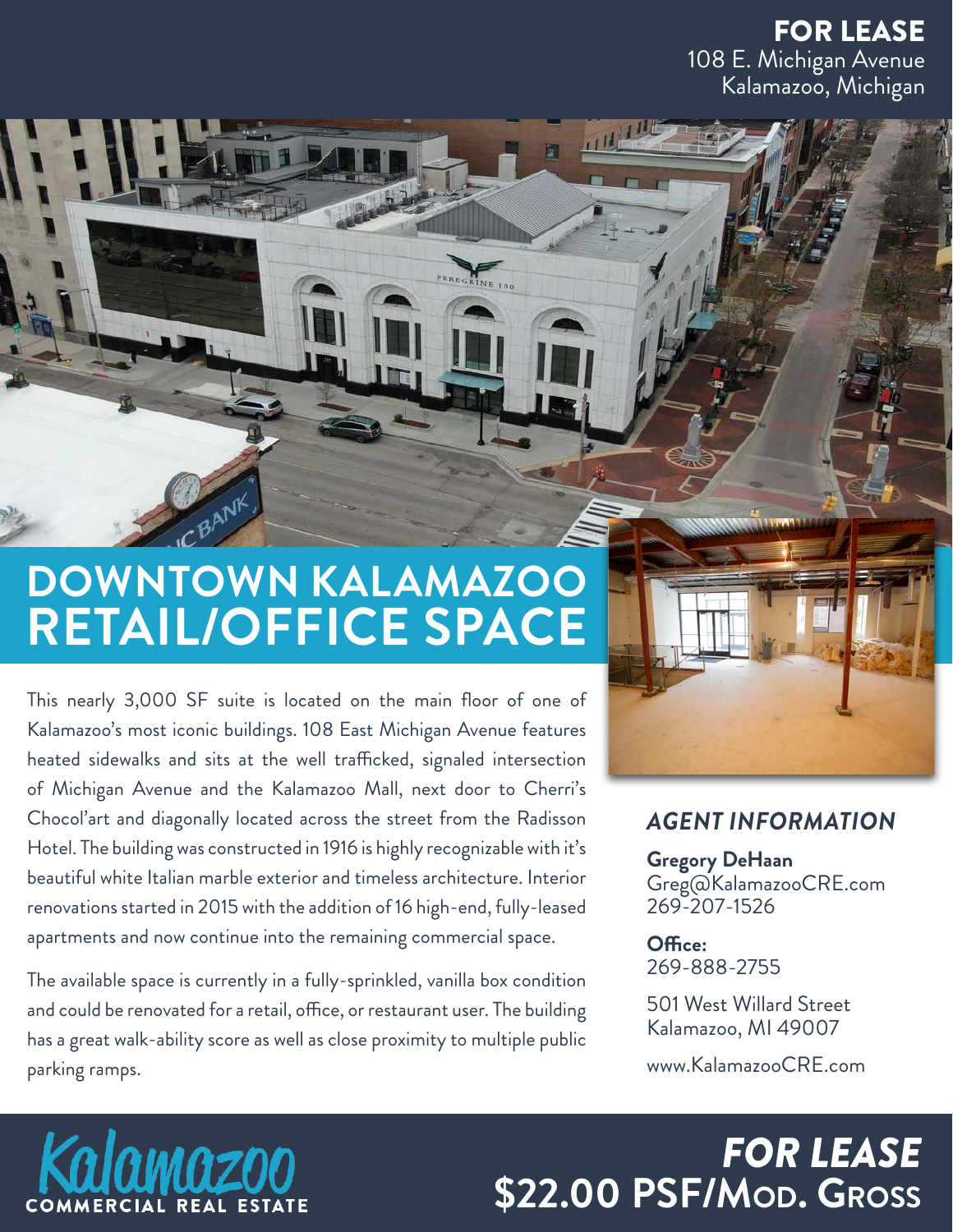### FOR LEASE 108 E. Michigan Avenue Kalamazoo, Michigan

#### **The LANDLORD**

The Peregrine Company offers a variety of spaces desired by discerning individuals, business owners, and organizations. In addition to apartments, Peregrine Company also offers luxurious and well-maintained commercial properties including retail space, office space, and parking.

#### **The SPACE**

| <b>Suite Size:</b>         | 2,992 SF              |
|----------------------------|-----------------------|
| <b>Lease Rate:</b>         | \$22.00 PSF           |
| <b>Lease Type:</b>         | <b>Modified Gross</b> |
| <b>Monthly Lease Rate:</b> | \$5,500               |
| <b>Restrooms:</b>          | Two(2)                |
| Parking:                   | Nearby Parking Stru   |
| Signage:                   | On Building Signage   |

#### **The PROPERTY**

**Parcel Number:** 06-15-381-015 **Acres:** 0.364

**Location:** 108 E. Michigan Avenue **City, State:** Kalamazoo, Michigan **Zoning:** City of Kalamazoo; CCBD **Dimensions:** 158.40' x 100.00'

**Structure** 







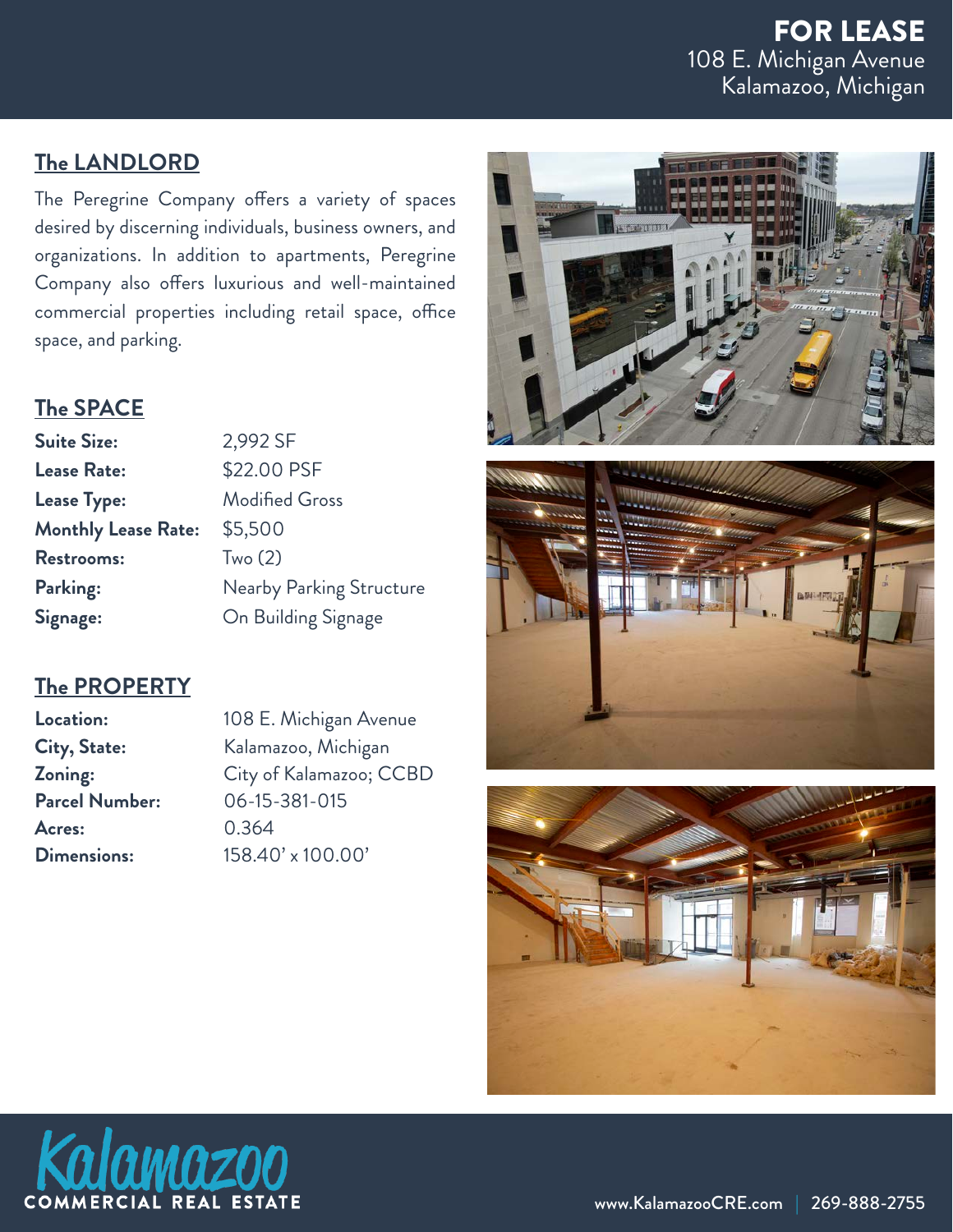

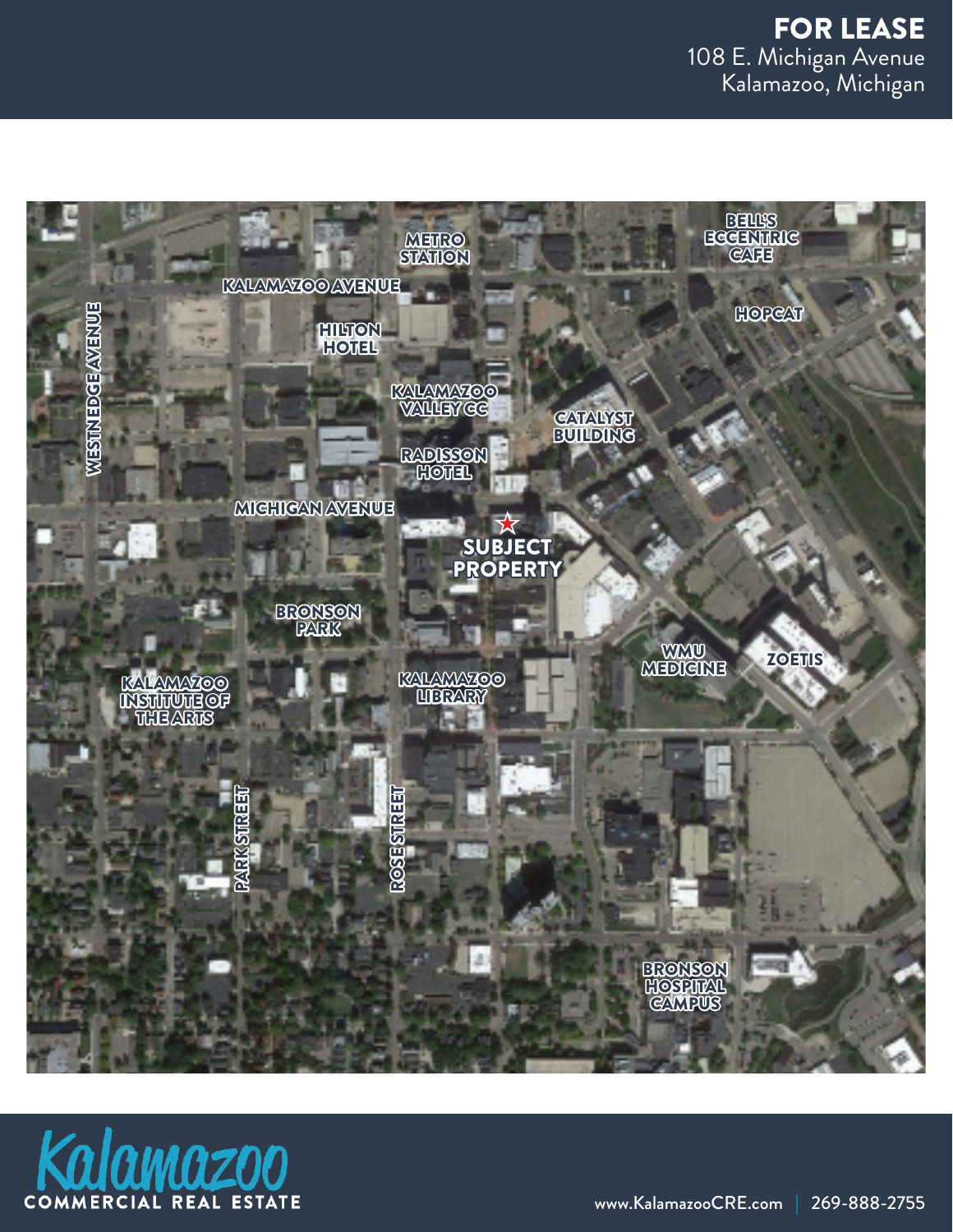



The information contained in this offering is believed to be accurate, but remains subject to errors, omissions, and/or withdrawal without prior notice. Prospective buyers/tenants should complete their own due diligence and should not rely on seller/landlord-provided materials or representations.